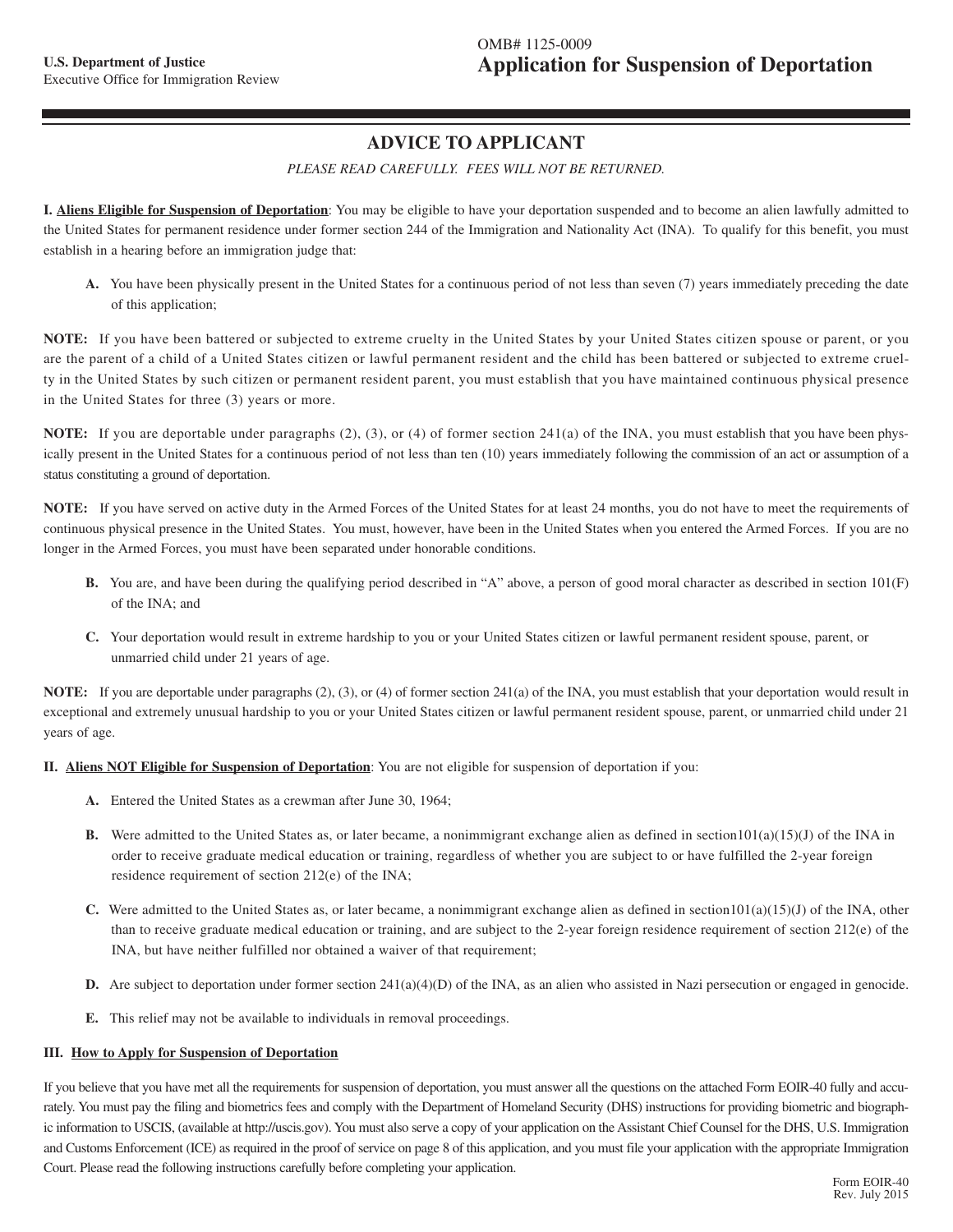### **INSTRUCTIONS**

#### **1. PREPARATION OF APPLICATION.**

To apply for suspension of deportation under former section 244 of the Immigration and Nationality Act (INA), you must fully and accurately answer all questions on the attached Form EOIR-40. A separate application must be prepared and executed for each person applying for suspension of deportation. All applications from a family unit may be submitted together and may be supported by the same documentary evidence, if practicable. An application on behalf of an alien who is mentally incompetent or is a child under 14 years of age shall be executed by a parent or guardian.

Your responses must be typed or printed legibly in ink. Do not leave any questions unanswered or blank. If any questions do not apply to you, write "none" or "not applicable" in the appropriate space.

To the extent possible, answer all questions directly on the form. If there is insufficient room to respond fully to a question, please continue your response on an additional sheet of paper. Please indicate the number of the question being answered next to your response on each additional sheet, write your alien registration number, print your name, and sign, date, and securely attach the additional sheet to the Form EOIR-40.

### **2. BURDEN OF PROOF.**

The burden of proof is on you to prove that you meet all of the statutory requirements for suspension of deportation under former section 244 of the INA and that you are entitled to such relief as a matter of discretion. To meet this burden, your responses to the questions on the application should be as detailed and complete as possible. You should also attach to your application any documents that demonstrate your eligibility for suspension of deportation (see "SUPPORTING DOCUMENTS" below).

#### **3. SUPPORTING DOCUMENTS.**

Unless you qualify through military service, you should submit documentary evidence to show that you have maintained continuous physical presence in the United States for a required period. Documents which may show evidence of your physical presence in the United States include, but are not limited to, bankbooks, leases, deeds, licenses, receipts, letters, birth records, church records, school records, employment records, and evidence of tax payments.

You should submit documents which help to show that you are and have been, a person of good moral character during the entire period of continuous physical presence in the United States required for eligibility for suspension of deportation. You should submit police records from each jurisdiction in which you resided during such period. To show good moral character, it is recommended that you submit the affidavits of witnesses attesting to your good moral character, preferably citizens of the United States, and if you are employed, your employer. The affidavit from your employer should include information regarding the nature and duration of your employment and your earnings.

You should submit official certification to establish your relationship to those you claim would suffer hardship by your removal, and if such persons are citizens of the United States or lawful permanent residents, evidence of their citizenship or lawful permanent resident status. Documentary evidence of such relationships may include, but are not limited to, birth records, marriage certificates, proof of divorce or termination of marriage, and death certificates.

You should also submit with your application copies of any documents which you were issued by the Department of Homeland Security (DHS), formerly the Immigration and Naturalization Service. The Immigration Judge may require you to submit additional records relating to your request for suspension of deportation. These documents may include, but are not limited to, documents which reflect payment of taxes, court convictions, or payment of child support during your physical presence in the United States.

The original of all supporting documents must be available for inspection at the hearing. If you wish to have the original documents returned to you, you should also present reproductions.

#### **4. REQUIRED BIOMETRIC AND BIOGRAPHIC INFORMATION.**

Each applicant 14 years of age or older must also comply with the requirement to supply biometric and biographic information. You will be given instructions on how to complete this requirement. You will be notified in writing of the location of the Application Support Center (ASC) or the designated Law Enforcement Agency where you must go to provide biometric and biographic information. You will also be given a date and time for the appointment. It is important to furnish all the required information. Failure to comply with this requirement may result in a delay in your application or in your application being deemed abandoned and dismissed by the Immigration Court.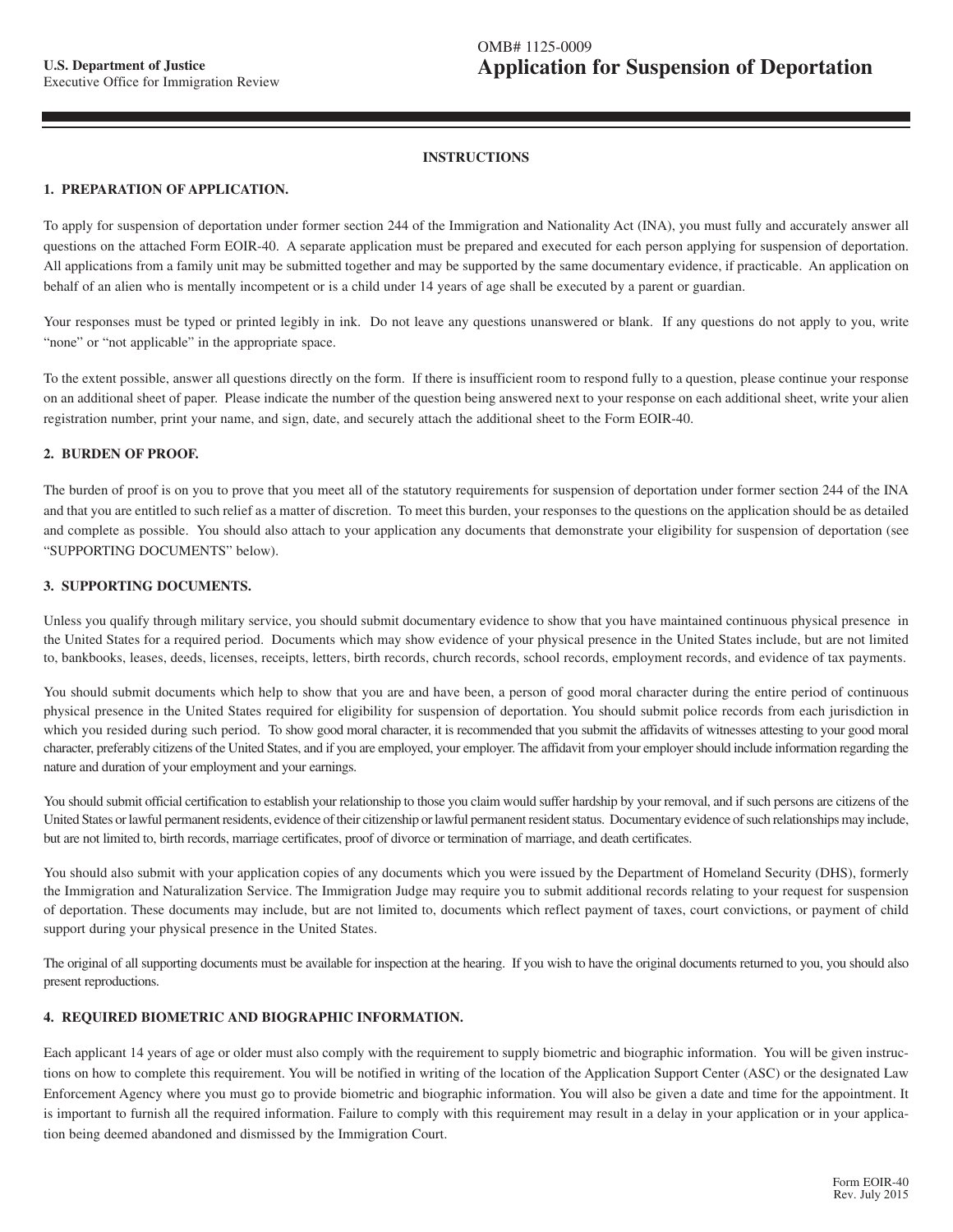#### **5. TRANSLATIONS.**

Any document in a foreign language must be accompanied by an English language translation and a certificate signed by the translator stating that he/she is competent to translate the document and that the translation is true and accurate to the best of the translator's abilities. Such certification must be printed legibly or typed.

#### **6. PHOTOGRAPHS.**

Unless you are incarcerated or detained in a facility which prevents your compliance with this instruction, you must submit two glossy, unretouched, color photographs of yourself taken within 30 days of the date of this application. These photos must have a white background and must not be mounted. The dimension of your facial image in the photograph should be about one (1) inch from chin to top of your hair and you should be shown in full frontal/passport-style view with your eyes open. Using a pencil or felt pen, you should lightly print your name and alien registration number on the back of each photograph.

#### **7. FEES.**

Before you file your Form EOIR-40 with the Immigration Court, you must pay the required \$100 filing fee and the biometric fee to the Department of Homeland Security (DHS). Evidence of payment of these fees in the form of a copy of the DHS, U.S. Citizenship and Immigration Services (USCIS) ASC notice of fee receipt and biometrics appointment instructions must accompany your Form EOIR-40. These fees will not be refunded, regardless of the action taken on your application. Therefore, it is important that you read the advice, instructions, and application carefully before responding. **If you are unable to pay the filing fee, you may ask the Immigration Judge to permit you to file your Form EOIR-40 without fee [by filing a fee waiver request (Form EOIR-26A)].**

**DO NOT SEND CASH**.All fees must be submitted in the exact amount. Remittance may be made by personal check, cashier's check, certified bank check, bank international money order, or foreign draft drawn on a financial institution in the United States and payable to the "Department of Homeland Security" in United States currency. If the applicant resides in the Virgin Islands, the check or money order must be payable to the "Commissioner of Finance of the Virgin Islands." If the applicant resides in Guam, the check or money order must be payable to the "Treasurer Guam." Personal checks are accepted subject to collectibility. An uncollectible check will render the application and any documents issued pursuant thereto invalid. A charge of \$30.00 will be imposed if a check in payment of a fee is not honored by the bank of which it is drawn. When the check is drawn on an account of a person other than the applicant, the name and alien registration number of the applicant must be entered on the face of the check. All checks must be drawn on a bank located in the United States.

#### **8. SERVING AND FILING YOUR APPLICATION.**

A. You must first comply with the DHS instructions for providing biometric and biographic information to USCIS, which involves sending a copy of the application to the appropriate USCIS Service Center. The DHS instructions also address payment of the application fees.

B. You must then serve the following documents on the Assistant Chief Counsel for DHS, U.S. Immigration and Customs Enforcement (ICE):

- a copy of your Form EOIR-40, Application for Suspension of Deportation, with all supporting documents and additional sheets;
- a copy of the USCIS ASC notice of fee receipt and biometrics appointment instructions;
- the original Biographical Information Form G-325A; and
- a photograph of you which meets the requirements of instruction #6 above.

You must file the following documents with the appropriate Immigration Court:

- the original Form EOIR-40 with all supporting documents and additional sheets;
- a copy of the USCIS ASC notice of fee receipt and biometrics appointment instructions;
- a copy of Biographical Information Form G-325A;
- a photograph of you which meets the requirements of instruction #6 above; and
- a completed certificate showing service of these documents (See Part 10 of the Application on page 8) on the ICE Assistant Chief Counsel, unless service is made on the record at the hearing.

Retain your USCIS ASC biometrics confirmation document or a copy of your Fingerprint Card, FD-258, if applicable, as proof that your biometrics were taken, and bring it to your future Immigration Court hearings.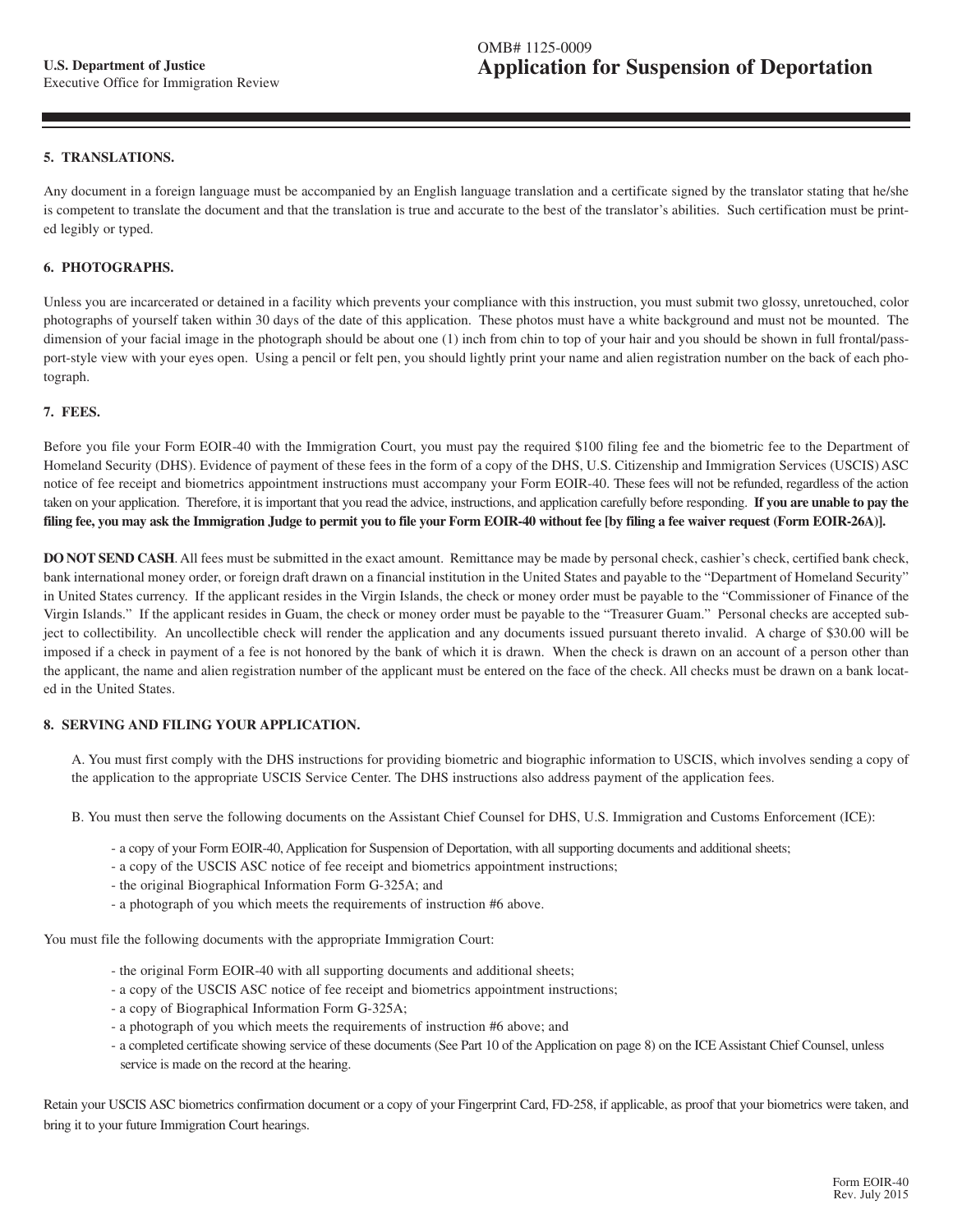#### **9. PENALTIES.**

You must answer all questions on Form EOIR-40 truthfully and submit only genuine documents in support of your application. **You will be required to swear or affirm that the contents of your application and the supporting documents are true to the best of your knowledge.** Your answer to the questions on this form and the supporting documents you present will be used to determine whether your deportation should be suspended and whether you should be granted permanent resident status. Any answer you give and any supporting document you present may also be used as evidence in any proceeding to determine your right to be admitted or readmitted, re-enter, pass through, or reside in the United States. Your application may be denied if any of your answers or supporting documents are found to be false.

Presenting false answers or false documents may also subject you to criminal prosecution under 18 U.S.C. section 1546 and/or subject you to civil penalties under 8 U.S.C. section 1324c if you submit your application knowing that the application, or any supporting document, contains any false statement with respect to a material fact, or if you swear or affirm that the contents of your application and the supporting documents are true, knowing that the application or any supporting documents contain any false statement with respect to a material fact. If convicted, you could be fined up to \$250,000, imprisoned for up to ten (10) years, or both. 18 USC sections  $1546(a)$ ,  $3559(a)(4)$ ,  $3571(b)(3)$ . If it is determined you have violated the prohibition against document fraud and a final order is entered against you, you could be subject to a civil penalty up to \$2,000 for each document used or created for the first offense, and up to \$5,000 for any second, or subsequent offense. In addition, if you are the subject of a final order for violating 8 U.S.C. section 1324c, relating to civil penalties for document fraud, you will be removable from the United States.

#### **10. PAPERWORK REDUCTION ACT NOTICE.**

Under the Paperwork Reduction Act, a person is not required to respond to a collection of information unless it displays a current valid OMB control number. We try to create forms and instructions that are accurate, can easily be understood, and which impose the least possible burden on you to provide us with information. Often this is difficult because some immigration laws are very complex. The reporting burden for this collection of information is computed as follows: 1) learning about the form, 45 minutes, 2) completing the form, 2 hours, and 3) assembling and filing the form, 3 hours, for an average of 5 hours, 45 minutes per application. If you have comments regarding the accuracy of this burden estimate or any other aspect of this collection of information, including suggestions for reducing this burden, you may write to the U.S. Department of Justice, Executive Office for Immigration Review, Office of the General Counsel, 5107 Leesburg Pike, Suite 2600, Falls Church, Virginia 22041.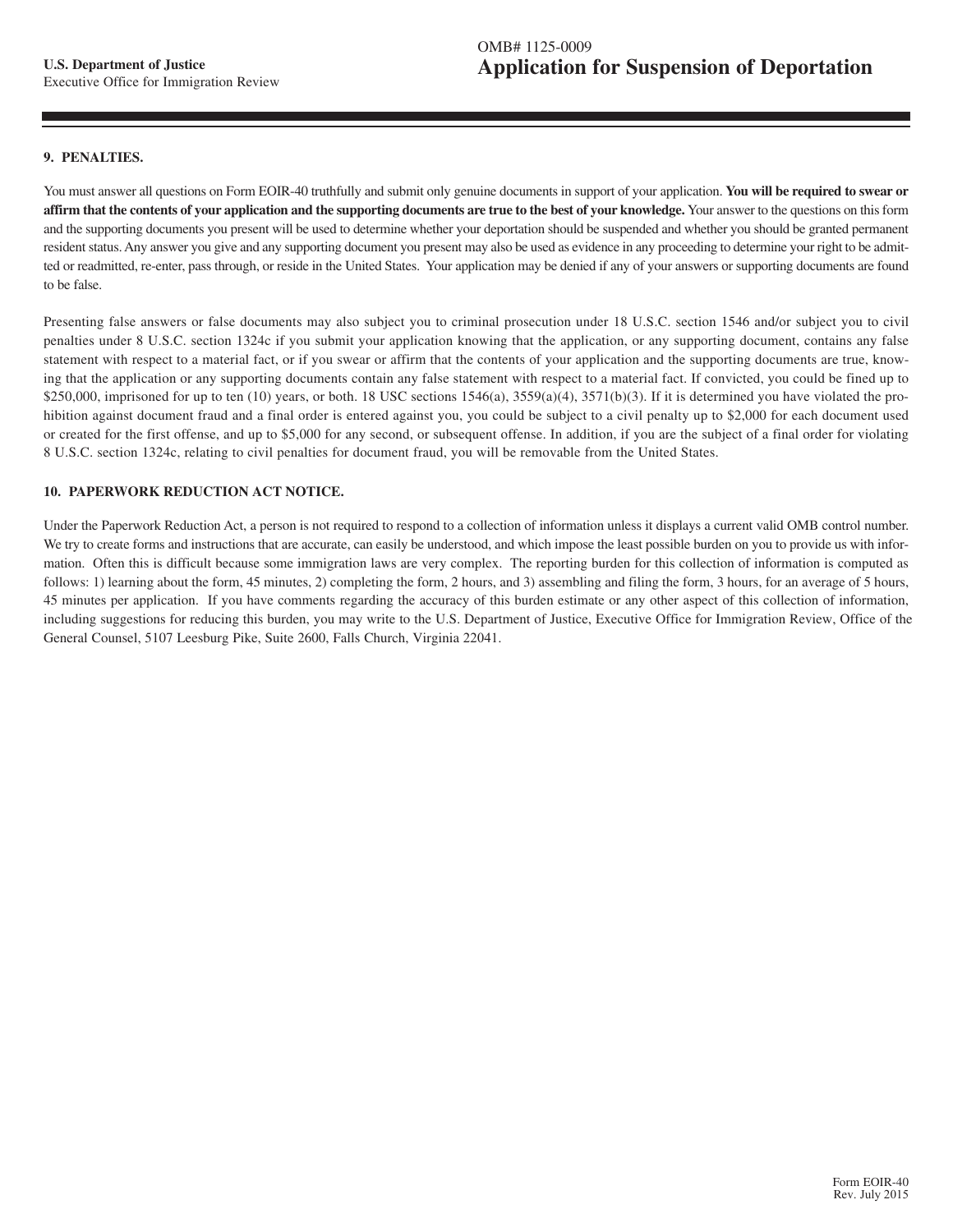(Under former Section 244 of the Immigration and Nationality Act)

# **PLEASE READ ADVICE AND INSTRUCTIONS BEFORE FILLING IN FORM**

Fee Stamp (Official Use Only)

## **PLEASE TYPE OR PRINT**

| PART 1 - INFORMATION ABOUT YOURSELF |  |  |
|-------------------------------------|--|--|

| 1) My present true name is: (Last, First, Middle)                                                                                                                                                       |                                                                                                                                                                                                                                                                                                                                                                                                                                                                             | 2) Alien Registration or "A" Number(s):    |                |                                     |                                   |
|---------------------------------------------------------------------------------------------------------------------------------------------------------------------------------------------------------|-----------------------------------------------------------------------------------------------------------------------------------------------------------------------------------------------------------------------------------------------------------------------------------------------------------------------------------------------------------------------------------------------------------------------------------------------------------------------------|--------------------------------------------|----------------|-------------------------------------|-----------------------------------|
| 3) My name given at birth was: (Last, First, Middle)                                                                                                                                                    |                                                                                                                                                                                                                                                                                                                                                                                                                                                                             | 4) Birth Place: (City and Country)         |                |                                     |                                   |
| 6) Gender:<br>5) Date of Birth: (Month, Day, Year)<br>$\Box$ Female<br>$\Box$ Male                                                                                                                      |                                                                                                                                                                                                                                                                                                                                                                                                                                                                             | 7) Height:                                 | 8) Hair Color: |                                     | 9) Eye Color:                     |
| 10) Current Nationality and Citizenship:<br>11) Social Security Number:                                                                                                                                 |                                                                                                                                                                                                                                                                                                                                                                                                                                                                             | 12) Home Phone Number:                     |                | 13) Work Phone Number:              |                                   |
| 14) I currently reside at:                                                                                                                                                                              | 15) I have been known by these additional name $(s)$ :                                                                                                                                                                                                                                                                                                                                                                                                                      |                                            |                |                                     |                                   |
| Apt. number and/or in care of                                                                                                                                                                           |                                                                                                                                                                                                                                                                                                                                                                                                                                                                             |                                            |                |                                     |                                   |
| Number and Street                                                                                                                                                                                       |                                                                                                                                                                                                                                                                                                                                                                                                                                                                             |                                            |                |                                     |                                   |
| City or Town                                                                                                                                                                                            | State<br>Zip Code                                                                                                                                                                                                                                                                                                                                                                                                                                                           |                                            |                |                                     |                                   |
| 16) I have resided in the following locations in the United States: (List PRESENT ADDRESS FIRST, and work back in time for at least 10 years).                                                          |                                                                                                                                                                                                                                                                                                                                                                                                                                                                             |                                            |                |                                     |                                   |
| Street and Number - Apt. or Room# - City or Town - State - Zip Code                                                                                                                                     |                                                                                                                                                                                                                                                                                                                                                                                                                                                                             |                                            |                | Resided From:<br>(Month, Day, Year) | Resided To:<br>(Month, Day, Year) |
|                                                                                                                                                                                                         |                                                                                                                                                                                                                                                                                                                                                                                                                                                                             |                                            |                | <b>PRESENT</b>                      |                                   |
|                                                                                                                                                                                                         |                                                                                                                                                                                                                                                                                                                                                                                                                                                                             |                                            |                |                                     |                                   |
|                                                                                                                                                                                                         |                                                                                                                                                                                                                                                                                                                                                                                                                                                                             |                                            |                |                                     |                                   |
|                                                                                                                                                                                                         |                                                                                                                                                                                                                                                                                                                                                                                                                                                                             |                                            |                |                                     |                                   |
|                                                                                                                                                                                                         | PART 2 - INFORMATION ABOUT THIS APPLICATION                                                                                                                                                                                                                                                                                                                                                                                                                                 |                                            |                |                                     |                                   |
| 17) I, the undersigned, hereby request that my deportation be suspended under the provisions of former section 244 of the Immigration and Nationality Act<br>and leave <b>BLANK</b> if not applicable.) | (INA). I believe that I am eligible for suspension of deportation because such deportation would result in extreme hardship (or exceptional and<br>extremely unusual hardship if I am subject to deportation under section 241(a)(2), (3), or (4) of the INA) to: (Place a C in the box if the family member<br>is a citizen of the United States, an $L$ if the family member is a lawful permanent resident of the United States, an $X$ if the family member is neither, |                                            |                |                                     |                                   |
| $\Box$ Myself<br>$\Box$ Husband<br>(and/or my)                                                                                                                                                          | $\Box$ Wife<br>$\Box$ Father                                                                                                                                                                                                                                                                                                                                                                                                                                                | $\Box$ Mother<br>$\Box$ Child or Children. |                |                                     |                                   |

Please state the basis for your claim that your deportation would result in extreme hardship to each of the individuals checked in the boxes

❏ I, or my child, have been battered or subjected to extreme cruelty by a United States citizen or lawful permanent resident spouse or parent.

With the exception of the absences described in question #23, I have resided in the United States since:

*(Month, Day, Year) .*

above: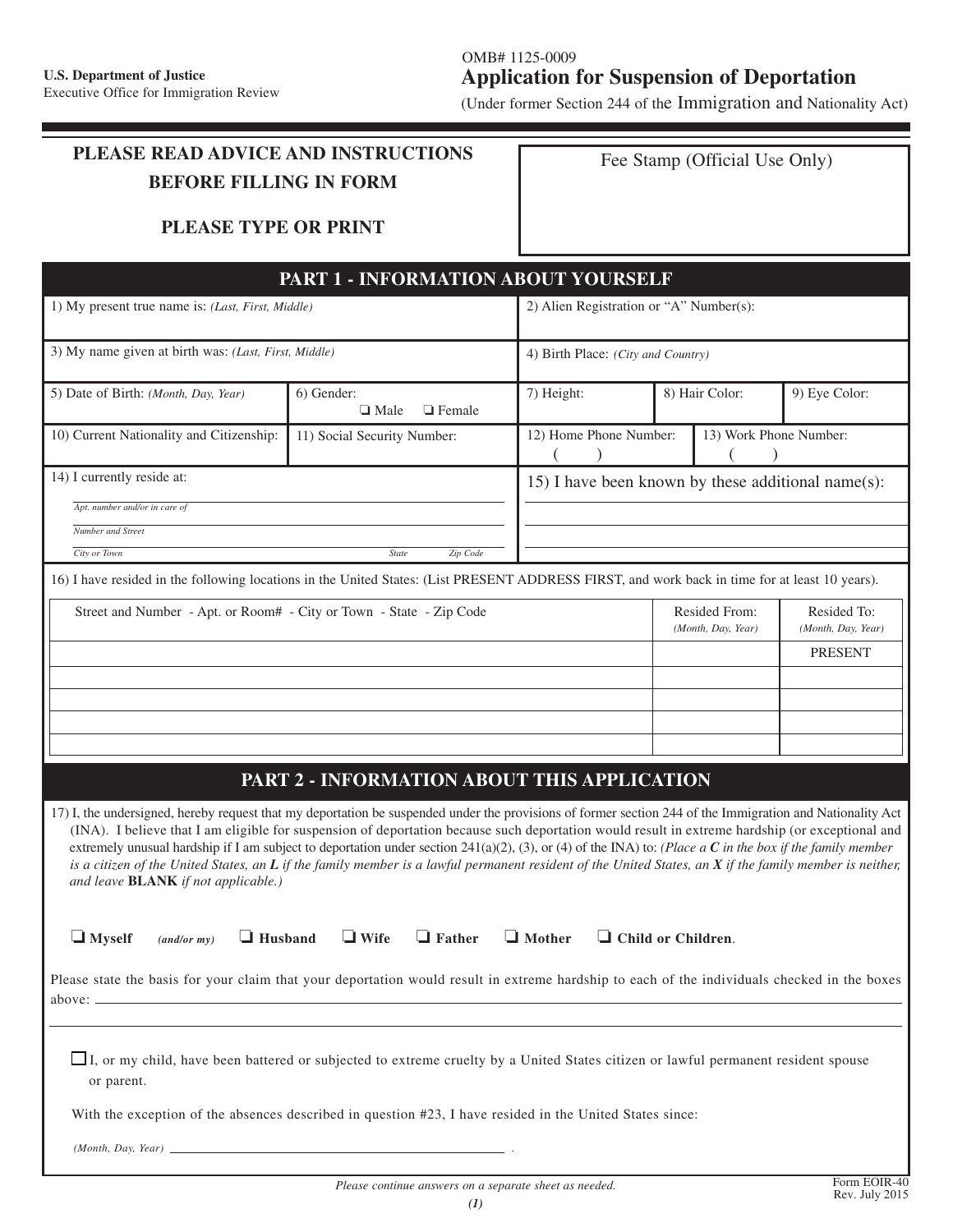|                                                                                                                                                                                                                                | PART 3 - INFORMATION ABOUT YOUR PRESENCE IN THE UNITED STATES                                            |                   |                                                                 |                           |                                    |
|--------------------------------------------------------------------------------------------------------------------------------------------------------------------------------------------------------------------------------|----------------------------------------------------------------------------------------------------------|-------------------|-----------------------------------------------------------------|---------------------------|------------------------------------|
| 18) I first arrived in the United States under the name of: (Last, First, Middle)                                                                                                                                              |                                                                                                          |                   | 19) I first arrived in the United States on: (Month, Day, Year) |                           |                                    |
| 20) Place or port of first entry: (Place or Port, City, and State)                                                                                                                                                             |                                                                                                          |                   |                                                                 |                           |                                    |
| $\Box$ was inspected and admitted.<br>$21)$ I:                                                                                                                                                                                 |                                                                                                          |                   |                                                                 |                           |                                    |
|                                                                                                                                                                                                                                | I entered using my Lawful Permanent Resident card which is valid until ________                          |                   |                                                                 | (Month, Day, Year)        |                                    |
|                                                                                                                                                                                                                                | I entered using a $\frac{1}{\sqrt{(Specify Type of Visa)}}$ visa which is valid until                    |                   |                                                                 | (Month, Day, Year)        |                                    |
|                                                                                                                                                                                                                                |                                                                                                          |                   |                                                                 |                           |                                    |
| $\Box$ was not inspected and admitted.                                                                                                                                                                                         |                                                                                                          |                   |                                                                 |                           |                                    |
|                                                                                                                                                                                                                                |                                                                                                          |                   |                                                                 |                           |                                    |
|                                                                                                                                                                                                                                |                                                                                                          |                   |                                                                 |                           |                                    |
|                                                                                                                                                                                                                                |                                                                                                          |                   |                                                                 |                           |                                    |
|                                                                                                                                                                                                                                |                                                                                                          |                   |                                                                 | (Month, Day, Year)        |                                    |
| and valid until $\qquad \qquad$ , or $\Box$ denied on $\Box$<br>(Month, Day, Year)                                                                                                                                             |                                                                                                          |                   | (Month, Day, Year)                                              |                           |                                    |
| 23) Since the date of my first entry, I departed from and returned to the United States at the following places and on the following dates:                                                                                    |                                                                                                          |                   |                                                                 |                           |                                    |
| If you have never departed from the United States since your original date of entry, please mark an X in the box:                                                                                                              | (Please list all departures regardless of how briefly you were absent from the United States.)           |                   |                                                                 |                           |                                    |
| Port of Departure (Place or Port, City and State)                                                                                                                                                                              | Departure Date (Month, Day, Year)                                                                        | Purpose of Travel |                                                                 |                           | Destination                        |
| Port of Return ( <i>Place or Port, City and State</i> )                                                                                                                                                                        |                                                                                                          |                   |                                                                 |                           | Inspected and Admitted?            |
|                                                                                                                                                                                                                                | Return Date (Month, Day, Year)                                                                           | Manner of Return  |                                                                 |                           | $\Box$ Yes $\Box$ No               |
| Port of Departure (Place or Port, City and State)                                                                                                                                                                              | Departure Date (Month, Day, Year)                                                                        | Purpose of Travel |                                                                 |                           | Destination                        |
| Port of Return ( <i>Place or Port, City and State</i> )                                                                                                                                                                        | Return Date (Month, Day, Year)                                                                           | Manner of Return  |                                                                 |                           | Inspected and Admitted?            |
|                                                                                                                                                                                                                                |                                                                                                          |                   |                                                                 |                           | $\Box$ Yes $\Box$ No               |
| 24) Have you ever departed the United States:                                                                                                                                                                                  |                                                                                                          |                   |                                                                 |                           |                                    |
|                                                                                                                                                                                                                                |                                                                                                          |                   |                                                                 |                           |                                    |
| PART 4 - INFORMATION ABOUT YOUR MARITAL STATUS AND SPOUSE (Continued on page 3)                                                                                                                                                |                                                                                                          |                   |                                                                 |                           |                                    |
| 25) I am not married: $\Box$<br>I am married: $\Box$                                                                                                                                                                           | 26) If married, the name of my spouse is: (Last, First, Middle) 27) Date of Marriage: (Month, Day, Year) |                   |                                                                 |                           |                                    |
| 28) The marriage took place in: (City and Country)                                                                                                                                                                             |                                                                                                          |                   | 29) Birth place of spouse: (City and Country)                   |                           |                                    |
|                                                                                                                                                                                                                                |                                                                                                          |                   |                                                                 |                           |                                    |
|                                                                                                                                                                                                                                |                                                                                                          |                   | 31) Birth Date of Spouse: (Month, Day, Year)                    |                           |                                    |
| 30) My spouse currently resides at:                                                                                                                                                                                            |                                                                                                          |                   |                                                                 |                           |                                    |
| Apt. number and/or in care of                                                                                                                                                                                                  |                                                                                                          |                   |                                                                 |                           |                                    |
| Number and Street                                                                                                                                                                                                              |                                                                                                          |                   | 32) My spouse is a citizen of: (Country)                        |                           |                                    |
| City or Town                                                                                                                                                                                                                   | State/Country<br>Zip Code                                                                                |                   |                                                                 |                           |                                    |
| 33) If your spouse is other than a native born United States citizen, answer the following:                                                                                                                                    |                                                                                                          |                   |                                                                 |                           |                                    |
|                                                                                                                                                                                                                                |                                                                                                          |                   |                                                                 |                           |                                    |
|                                                                                                                                                                                                                                |                                                                                                          |                   |                                                                 |                           |                                    |
|                                                                                                                                                                                                                                |                                                                                                          |                   |                                                                 |                           |                                    |
| He/she was naturalized on (Month, Day, Year) and a state of the state of the state of the state of the state of the state of the state of the state of the state of the state of the state of the state of the state of the st |                                                                                                          |                   |                                                                 | $(\text{City and State})$ |                                    |
| 34) My spouse $\Box$ - is $\Box$ - is not employed. If employed, please give salary and the name and address of the place(s) of employment.                                                                                    |                                                                                                          |                   |                                                                 |                           |                                    |
|                                                                                                                                                                                                                                | Full Name and Address of Employer                                                                        |                   |                                                                 |                           | Earnings Per Week<br>(Approximate) |
|                                                                                                                                                                                                                                |                                                                                                          |                   |                                                                 |                           | \$                                 |
|                                                                                                                                                                                                                                |                                                                                                          |                   |                                                                 |                           | \$                                 |
|                                                                                                                                                                                                                                |                                                                                                          |                   |                                                                 |                           | \$                                 |

*Please continue answers on a separate sheet as needed.*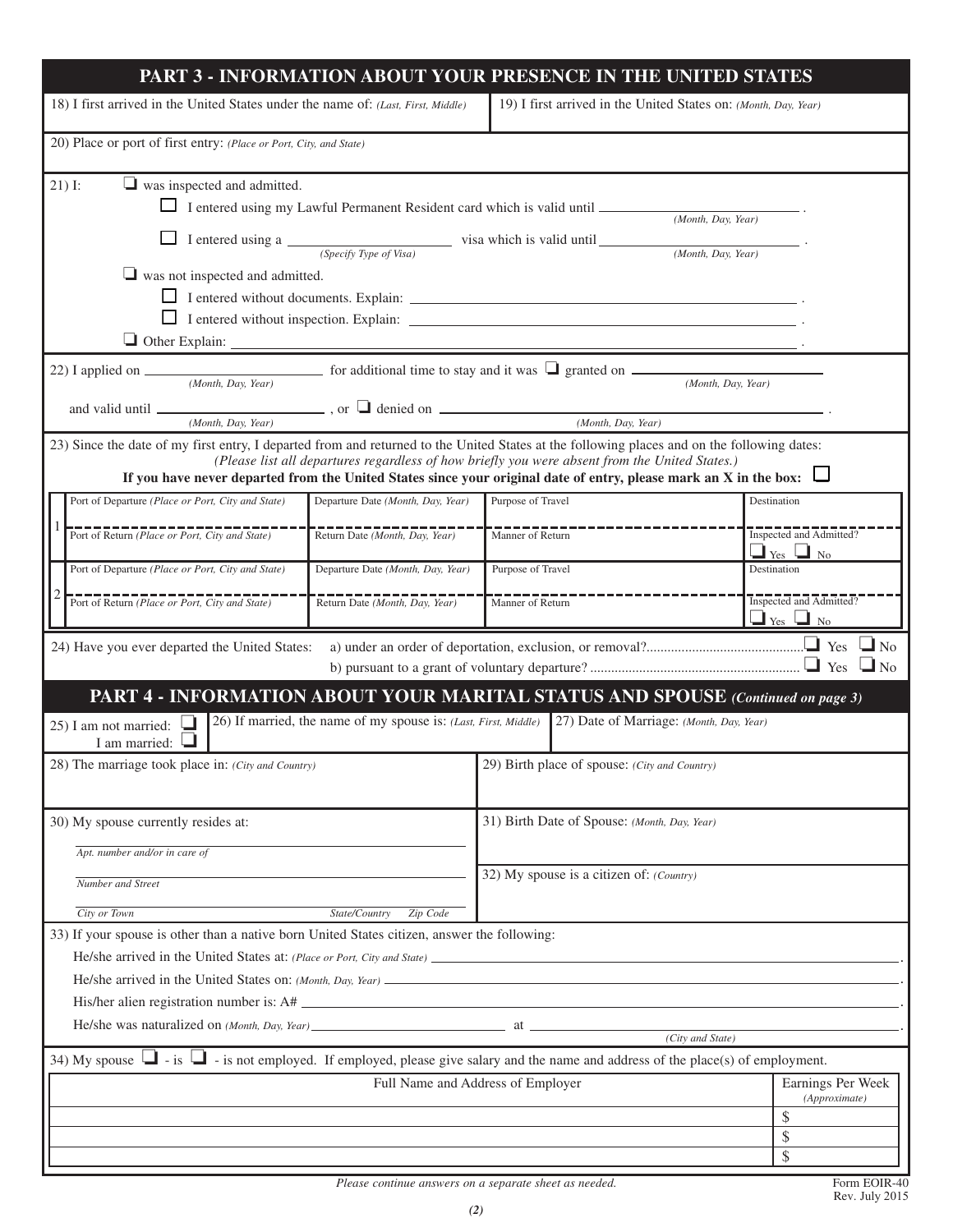| Name of prior spouse: (Last, First, Middle)                                                                                                                                                                                                                                                                                                                                       | Date marriage began:<br>Date marriage ended:                                                                                        | Place marriage ended:<br>(City and Country) | terminated or ended:             | Description or manner of how marriage was |                                    |
|-----------------------------------------------------------------------------------------------------------------------------------------------------------------------------------------------------------------------------------------------------------------------------------------------------------------------------------------------------------------------------------|-------------------------------------------------------------------------------------------------------------------------------------|---------------------------------------------|----------------------------------|-------------------------------------------|------------------------------------|
|                                                                                                                                                                                                                                                                                                                                                                                   |                                                                                                                                     |                                             |                                  |                                           |                                    |
| 36) My present spouse $\Box$ - has $\Box$ - has not been previously married: (If previously married, list the name of each prior spouse, the dates on which<br>the marriage began and ended, the place where the marriage terminated, and describe how each marriage ended.)                                                                                                      |                                                                                                                                     |                                             |                                  |                                           |                                    |
| Name of prior spouse: (Last, First, Middle)                                                                                                                                                                                                                                                                                                                                       | Date marriage began:<br>Date marriage ended:                                                                                        | Place marriage ended:<br>(City and Country) | terminated or ended:             | Description or manner of how marriage was |                                    |
|                                                                                                                                                                                                                                                                                                                                                                                   |                                                                                                                                     |                                             |                                  |                                           |                                    |
| 37) Have you been ordered by any court, or are otherwise under any legal obligation, to provide child support and/or spousal maintenance as a result of<br>a separation and/or divorce?                                                                                                                                                                                           |                                                                                                                                     |                                             | $\Box$ - Yes $\Box$ - No         |                                           |                                    |
| PART 5 - INFORMATION ABOUT YOUR EMPLOYMENT AND FINANCIAL STATUS                                                                                                                                                                                                                                                                                                                   |                                                                                                                                     |                                             |                                  |                                           |                                    |
| 38) Since my entry into the United States, I have been employed by the following named persons or firms: (Please begin with present employment and<br>work back in time. Any periods of unemployment or school attendance should be specified. Attach a separate sheet for additional entries, if necessary.)                                                                     |                                                                                                                                     |                                             |                                  |                                           |                                    |
| Full Name and Address of Employer                                                                                                                                                                                                                                                                                                                                                 |                                                                                                                                     | Earnings Per Week<br>(Approximate)          | Type of Work<br>Performed        | Employed From:<br>(Month, Day, Year)      | Employed To:<br>(Month, Day, Year) |
|                                                                                                                                                                                                                                                                                                                                                                                   |                                                                                                                                     | \$                                          |                                  |                                           | <b>PRESENT</b>                     |
|                                                                                                                                                                                                                                                                                                                                                                                   |                                                                                                                                     | \$                                          |                                  |                                           |                                    |
|                                                                                                                                                                                                                                                                                                                                                                                   |                                                                                                                                     | \$                                          |                                  |                                           |                                    |
|                                                                                                                                                                                                                                                                                                                                                                                   | 39) If self-employed, describe the nature of the business, the name of the business, its address, and net income derived therefrom: |                                             |                                  |                                           |                                    |
|                                                                                                                                                                                                                                                                                                                                                                                   |                                                                                                                                     |                                             |                                  |                                           |                                    |
|                                                                                                                                                                                                                                                                                                                                                                                   |                                                                                                                                     |                                             |                                  |                                           |                                    |
|                                                                                                                                                                                                                                                                                                                                                                                   |                                                                                                                                     |                                             |                                  |                                           |                                    |
|                                                                                                                                                                                                                                                                                                                                                                                   |                                                                                                                                     |                                             |                                  |                                           |                                    |
|                                                                                                                                                                                                                                                                                                                                                                                   |                                                                                                                                     |                                             |                                  |                                           |                                    |
|                                                                                                                                                                                                                                                                                                                                                                                   |                                                                                                                                     |                                             |                                  |                                           |                                    |
|                                                                                                                                                                                                                                                                                                                                                                                   |                                                                                                                                     |                                             | <b>Jointly Owned With Spouse</b> |                                           |                                    |
|                                                                                                                                                                                                                                                                                                                                                                                   |                                                                                                                                     |                                             |                                  |                                           |                                    |
|                                                                                                                                                                                                                                                                                                                                                                                   |                                                                                                                                     |                                             |                                  |                                           |                                    |
|                                                                                                                                                                                                                                                                                                                                                                                   |                                                                                                                                     |                                             |                                  | Auto (dollar value minus amount owed)  \$ |                                    |
|                                                                                                                                                                                                                                                                                                                                                                                   |                                                                                                                                     |                                             |                                  |                                           |                                    |
| $\overbrace{\text{TOTAL } \S}$                                                                                                                                                                                                                                                                                                                                                    |                                                                                                                                     |                                             |                                  | $\overbrace{\text{TOTAL } \S}$            |                                    |
| you have, please give full details including the type of relief or assistance received, date for which relief or assistance was received, place, and                                                                                                                                                                                                                              |                                                                                                                                     |                                             |                                  |                                           |                                    |
| 40) My assets (and if married, my spouse's assets) in the United States and other countries, not including clothing and household necessities, are:<br><b>Self</b><br>Auto (dollar value minus amount owed)  \$<br>41) I <b>I</b> - have <b>I</b> - have not received public or private relief or assistance (e.g. Welfare, Unemployment Benefits, Medicaid, TANF, AFDC, etc.) If |                                                                                                                                     |                                             |                                  |                                           |                                    |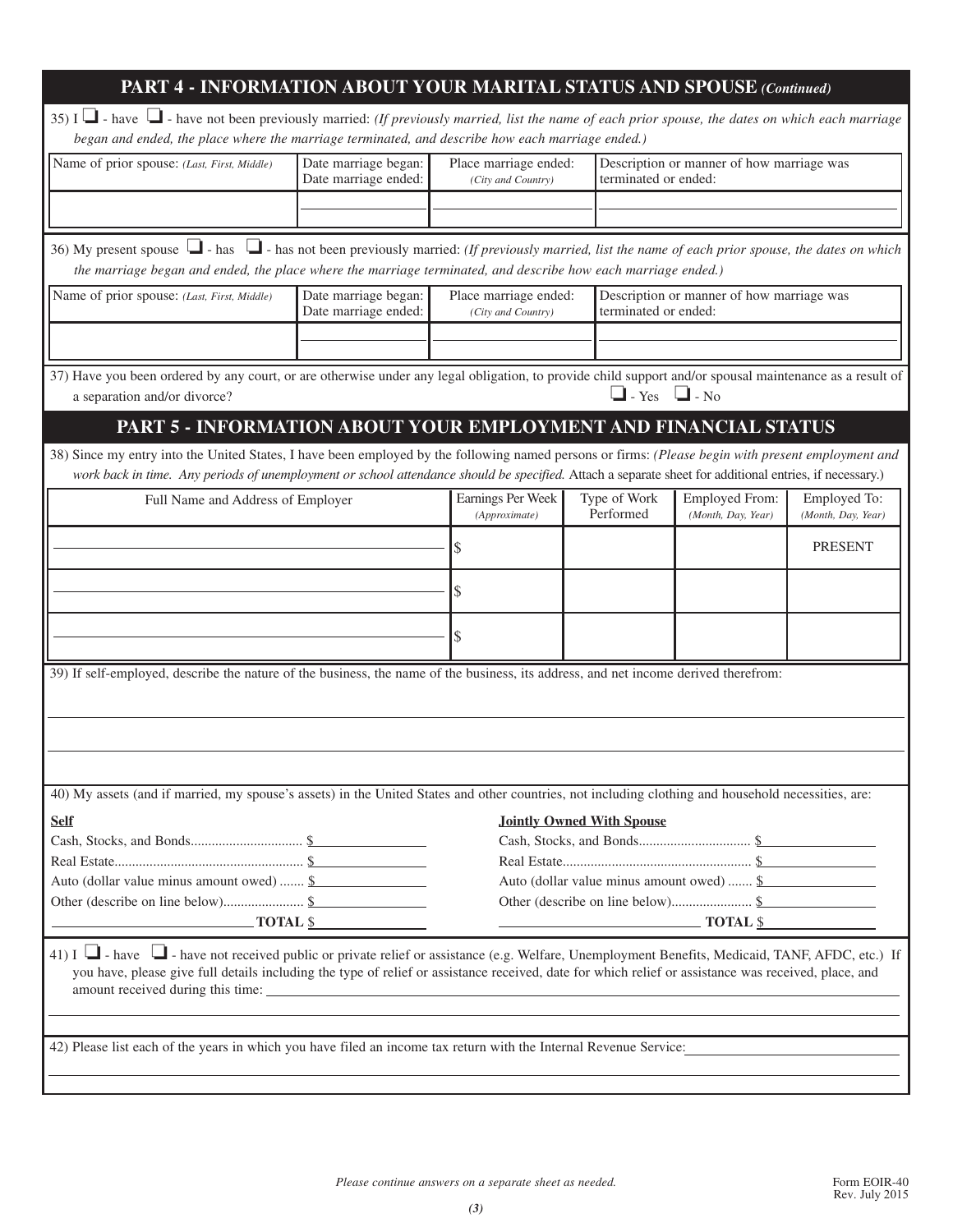|                                                                                                      |                                                                                                                                                                                                                                                                                                                     | PART 6 - INFORMATION ABOUT YOUR FAMILY (Continued on page 5)                                                                                                                                                                                                                                                                                                                                                                                                               |                                                 |
|------------------------------------------------------------------------------------------------------|---------------------------------------------------------------------------------------------------------------------------------------------------------------------------------------------------------------------------------------------------------------------------------------------------------------------|----------------------------------------------------------------------------------------------------------------------------------------------------------------------------------------------------------------------------------------------------------------------------------------------------------------------------------------------------------------------------------------------------------------------------------------------------------------------------|-------------------------------------------------|
|                                                                                                      |                                                                                                                                                                                                                                                                                                                     | 43) I have_________________(Number of) children. Please list information for each child below, include assets and earnings information for children                                                                                                                                                                                                                                                                                                                        |                                                 |
| over the age of 16 who have separate incomes:                                                        |                                                                                                                                                                                                                                                                                                                     |                                                                                                                                                                                                                                                                                                                                                                                                                                                                            |                                                 |
| Name of Child: (Last, First, Middle)<br>Child's Alien Registration Number:                           | Citizen of What Country:<br>Birth Date: (Month, Day, Year)                                                                                                                                                                                                                                                          | Now Residing At: (City and Country)<br>Birth Date: (City and Country)                                                                                                                                                                                                                                                                                                                                                                                                      | <b>Immigration Status</b><br>of Child?          |
|                                                                                                      |                                                                                                                                                                                                                                                                                                                     |                                                                                                                                                                                                                                                                                                                                                                                                                                                                            |                                                 |
| A#:                                                                                                  |                                                                                                                                                                                                                                                                                                                     |                                                                                                                                                                                                                                                                                                                                                                                                                                                                            |                                                 |
|                                                                                                      |                                                                                                                                                                                                                                                                                                                     | Estimated Total of Assets: \$                                                                                                                                                                                                                                                                                                                                                                                                                                              |                                                 |
|                                                                                                      |                                                                                                                                                                                                                                                                                                                     |                                                                                                                                                                                                                                                                                                                                                                                                                                                                            |                                                 |
| A#:                                                                                                  |                                                                                                                                                                                                                                                                                                                     |                                                                                                                                                                                                                                                                                                                                                                                                                                                                            |                                                 |
|                                                                                                      |                                                                                                                                                                                                                                                                                                                     |                                                                                                                                                                                                                                                                                                                                                                                                                                                                            |                                                 |
| A#:                                                                                                  |                                                                                                                                                                                                                                                                                                                     |                                                                                                                                                                                                                                                                                                                                                                                                                                                                            |                                                 |
|                                                                                                      |                                                                                                                                                                                                                                                                                                                     | Estimated Total of Assets: \$                                                                                                                                                                                                                                                                                                                                                                                                                                              |                                                 |
| 44) If your application is denied, would your spouse and all of your children accompany you to your: |                                                                                                                                                                                                                                                                                                                     |                                                                                                                                                                                                                                                                                                                                                                                                                                                                            |                                                 |
|                                                                                                      |                                                                                                                                                                                                                                                                                                                     |                                                                                                                                                                                                                                                                                                                                                                                                                                                                            |                                                 |
|                                                                                                      |                                                                                                                                                                                                                                                                                                                     |                                                                                                                                                                                                                                                                                                                                                                                                                                                                            |                                                 |
|                                                                                                      |                                                                                                                                                                                                                                                                                                                     |                                                                                                                                                                                                                                                                                                                                                                                                                                                                            |                                                 |
|                                                                                                      |                                                                                                                                                                                                                                                                                                                     | 45) Members of my family, including my spouse and/or child(ren) $\Box$ -have $\Box$ -have not received public or private relief or assistance (e.g., Welfare,<br>Unemployment Benefits, Medicaid, TANF, AFDC, etc.). If any member of your immediate family has received such relief or assistance, please give<br>full details including identity of person(s) receiving relief or assistance, dates for which relief or assistance was received, place, and total amount |                                                 |
|                                                                                                      |                                                                                                                                                                                                                                                                                                                     |                                                                                                                                                                                                                                                                                                                                                                                                                                                                            |                                                 |
|                                                                                                      |                                                                                                                                                                                                                                                                                                                     |                                                                                                                                                                                                                                                                                                                                                                                                                                                                            |                                                 |
|                                                                                                      |                                                                                                                                                                                                                                                                                                                     | 46) Please give the requested information about your parents, brothers, sisters, aunts, uncles, and grandparents, living or deceased. As to residence, show                                                                                                                                                                                                                                                                                                                |                                                 |
| Name: (Last, First, Middle)                                                                          | street address, city, and state, if in the United States; otherwise show only country:<br>Citizen of What Country:                                                                                                                                                                                                  | Relationship to Me:                                                                                                                                                                                                                                                                                                                                                                                                                                                        |                                                 |
| Alien Registration Number:                                                                           | Birth Date: (Month, Day, Year)                                                                                                                                                                                                                                                                                      | Birth Date: (City and Country)                                                                                                                                                                                                                                                                                                                                                                                                                                             | <b>Immigration Status</b><br>of Listed Relative |
|                                                                                                      |                                                                                                                                                                                                                                                                                                                     |                                                                                                                                                                                                                                                                                                                                                                                                                                                                            |                                                 |
| A#:                                                                                                  | $\frac{1}{2}$ $\frac{1}{2}$ $\frac{1}{2}$ $\frac{1}{2}$ $\frac{1}{2}$ $\frac{1}{2}$ $\frac{1}{2}$ $\frac{1}{2}$ $\frac{1}{2}$ $\frac{1}{2}$ $\frac{1}{2}$ $\frac{1}{2}$ $\frac{1}{2}$ $\frac{1}{2}$ $\frac{1}{2}$ $\frac{1}{2}$ $\frac{1}{2}$ $\frac{1}{2}$ $\frac{1}{2}$ $\frac{1}{2}$ $\frac{1}{2}$ $\frac{1}{2}$ |                                                                                                                                                                                                                                                                                                                                                                                                                                                                            |                                                 |
| Complete Address of Current Residence, if living: _______________________________                    |                                                                                                                                                                                                                                                                                                                     |                                                                                                                                                                                                                                                                                                                                                                                                                                                                            |                                                 |
|                                                                                                      |                                                                                                                                                                                                                                                                                                                     |                                                                                                                                                                                                                                                                                                                                                                                                                                                                            |                                                 |
|                                                                                                      |                                                                                                                                                                                                                                                                                                                     |                                                                                                                                                                                                                                                                                                                                                                                                                                                                            |                                                 |
|                                                                                                      |                                                                                                                                                                                                                                                                                                                     |                                                                                                                                                                                                                                                                                                                                                                                                                                                                            |                                                 |
| A#:                                                                                                  |                                                                                                                                                                                                                                                                                                                     |                                                                                                                                                                                                                                                                                                                                                                                                                                                                            |                                                 |
| Complete Address of Current Residence, if living:                                                    |                                                                                                                                                                                                                                                                                                                     |                                                                                                                                                                                                                                                                                                                                                                                                                                                                            |                                                 |
|                                                                                                      |                                                                                                                                                                                                                                                                                                                     |                                                                                                                                                                                                                                                                                                                                                                                                                                                                            |                                                 |
|                                                                                                      |                                                                                                                                                                                                                                                                                                                     |                                                                                                                                                                                                                                                                                                                                                                                                                                                                            |                                                 |
|                                                                                                      |                                                                                                                                                                                                                                                                                                                     |                                                                                                                                                                                                                                                                                                                                                                                                                                                                            |                                                 |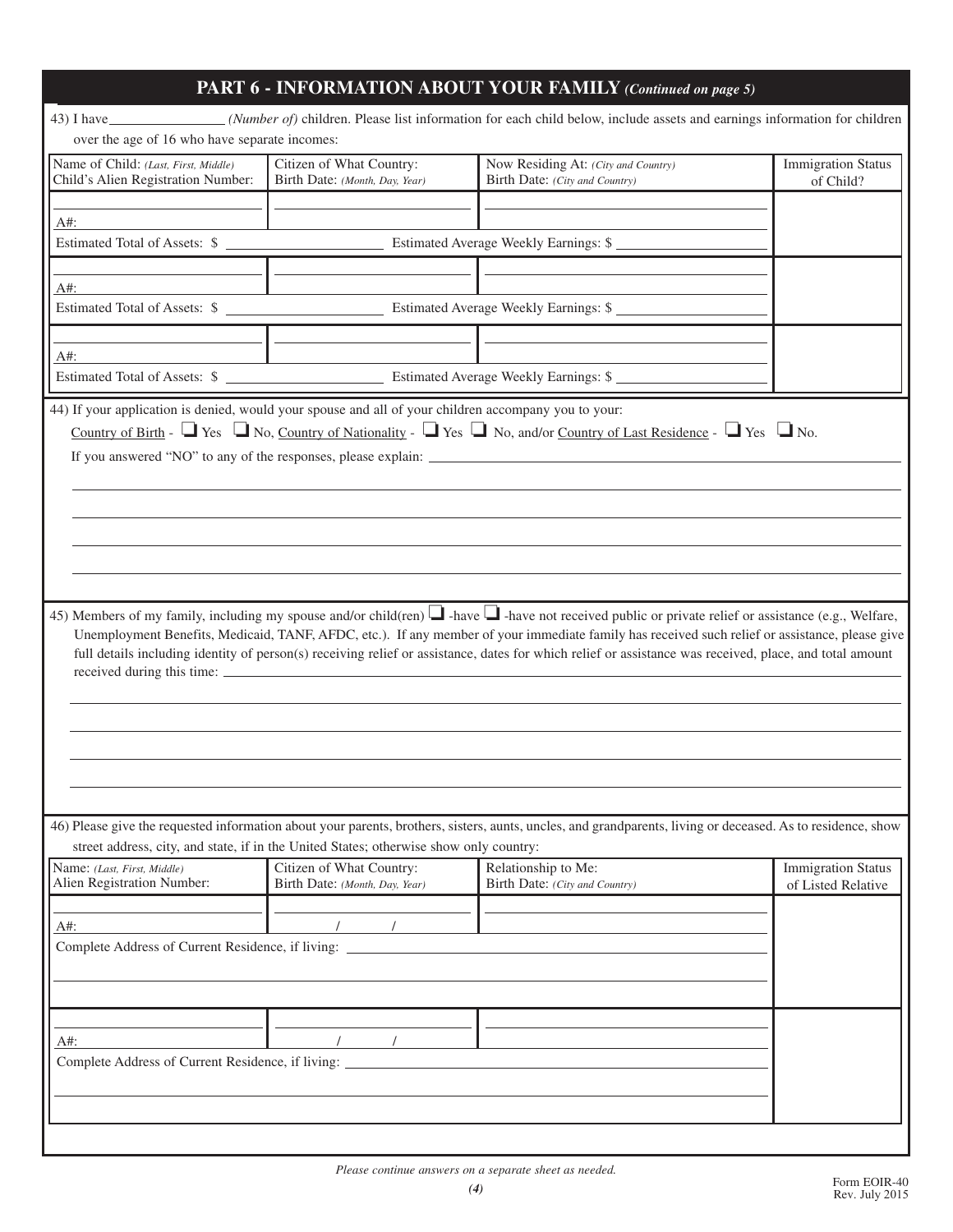| PART 6 - INFORMATION ABOUT YOUR FAMILY (Continued)                                                                                                                                                                                                                                                                                                                                                                                                                                                                                                                                                                              |                                           |
|---------------------------------------------------------------------------------------------------------------------------------------------------------------------------------------------------------------------------------------------------------------------------------------------------------------------------------------------------------------------------------------------------------------------------------------------------------------------------------------------------------------------------------------------------------------------------------------------------------------------------------|-------------------------------------------|
| IF THIS APPLICATION IS BASED ON HARDSHIP TO A PARENT OR PARENTS, QUESTIONS 49-52 MUST BE ANSWERED.                                                                                                                                                                                                                                                                                                                                                                                                                                                                                                                              |                                           |
| 47) If your parent is not a citizen of the United States, give the date and place of arrival in the United States, including full details as to the date,                                                                                                                                                                                                                                                                                                                                                                                                                                                                       |                                           |
|                                                                                                                                                                                                                                                                                                                                                                                                                                                                                                                                                                                                                                 |                                           |
|                                                                                                                                                                                                                                                                                                                                                                                                                                                                                                                                                                                                                                 |                                           |
|                                                                                                                                                                                                                                                                                                                                                                                                                                                                                                                                                                                                                                 |                                           |
|                                                                                                                                                                                                                                                                                                                                                                                                                                                                                                                                                                                                                                 |                                           |
| 48) My father $\Box$ -is $\Box$ -is not employed. If employed, please give salary and the name and address of the place(s) of employment.                                                                                                                                                                                                                                                                                                                                                                                                                                                                                       |                                           |
| Full Name and Address of Employer                                                                                                                                                                                                                                                                                                                                                                                                                                                                                                                                                                                               | Earnings Per Week                         |
|                                                                                                                                                                                                                                                                                                                                                                                                                                                                                                                                                                                                                                 | (Approximate)                             |
|                                                                                                                                                                                                                                                                                                                                                                                                                                                                                                                                                                                                                                 | \$                                        |
| 49) My mother $\Box$ -is $\Box$ -is not employed. If employed, please give salary and the name and address of the place(s) of employment.                                                                                                                                                                                                                                                                                                                                                                                                                                                                                       |                                           |
| Full Name and Address of Employer                                                                                                                                                                                                                                                                                                                                                                                                                                                                                                                                                                                               | Earnings Per Week                         |
|                                                                                                                                                                                                                                                                                                                                                                                                                                                                                                                                                                                                                                 | (Approximate)                             |
|                                                                                                                                                                                                                                                                                                                                                                                                                                                                                                                                                                                                                                 | $\mathcal{S}$                             |
|                                                                                                                                                                                                                                                                                                                                                                                                                                                                                                                                                                                                                                 |                                           |
| 50) My parent's assets in the United States and other countries not including clothing and household necessities are:                                                                                                                                                                                                                                                                                                                                                                                                                                                                                                           |                                           |
| Assets of mother consist of the following:<br><b>Assets of father consist of the following:</b>                                                                                                                                                                                                                                                                                                                                                                                                                                                                                                                                 |                                           |
|                                                                                                                                                                                                                                                                                                                                                                                                                                                                                                                                                                                                                                 |                                           |
|                                                                                                                                                                                                                                                                                                                                                                                                                                                                                                                                                                                                                                 |                                           |
| Auto (dollar value minus amount owed)  \$                                                                                                                                                                                                                                                                                                                                                                                                                                                                                                                                                                                       | Auto (dollar value minus amount owed)  \$ |
| Other (describe on line below) \$                                                                                                                                                                                                                                                                                                                                                                                                                                                                                                                                                                                               | Other (describe on line below) \$         |
| $\overline{\text{TOTAL S}}$                                                                                                                                                                                                                                                                                                                                                                                                                                                                                                                                                                                                     | $TOTAL$ \$                                |
| PART 7 - MISCELLANEOUS INFORMATION (Continued on page 6)                                                                                                                                                                                                                                                                                                                                                                                                                                                                                                                                                                        |                                           |
| 51) I $\Box$ - have $\Box$ -have not been admitted as, or after arrival in the United States acquired the status of, an exchange alien.                                                                                                                                                                                                                                                                                                                                                                                                                                                                                         |                                           |
| 52) I $\Box$ have $\Box$ have not submitted address reports as required by section 265 of the Immigration and Nationality Act.                                                                                                                                                                                                                                                                                                                                                                                                                                                                                                  |                                           |
| 53) I $\Box$ have $\Box$ have never (either in the United States or in any foreign country) been arrested, summoned into court as a defendant, convicted,<br>fined, imprisoned, placed on probation, or forfeited collateral for an act involving a felony, misdemeanor, or breach of any public law or ordinance<br>(including, but not limited to, traffic violations or driving incidents involving alcohol). (If answer is in the affirmative, please give a brief<br>description of each offense including the name and location of the offense, any penalty imposed, any sentence imposed, and the time actually served.) |                                           |
|                                                                                                                                                                                                                                                                                                                                                                                                                                                                                                                                                                                                                                 |                                           |
| 54) Have you ever served in the Armed Forces of the United States? 1 -Yes 1 -No. If "Yes," please state branch (Army, Navy, etc.) and                                                                                                                                                                                                                                                                                                                                                                                                                                                                                           |                                           |
|                                                                                                                                                                                                                                                                                                                                                                                                                                                                                                                                                                                                                                 |                                           |
| Date of entry on duty: (Month, Day, Year)<br>Date of discharge: (Month, Day, Year)  Date of discharge: (Month, Day, Year)  Date of discharge: (Month, Day, Year)                                                                                                                                                                                                                                                                                                                                                                                                                                                                |                                           |
|                                                                                                                                                                                                                                                                                                                                                                                                                                                                                                                                                                                                                                 |                                           |
|                                                                                                                                                                                                                                                                                                                                                                                                                                                                                                                                                                                                                                 |                                           |
| 55) Have you ever left the United States or the jurisdiction of the district where you registered for the draft to avoid being drafted into the military or                                                                                                                                                                                                                                                                                                                                                                                                                                                                     |                                           |
| naval forces of the United States?                                                                                                                                                                                                                                                                                                                                                                                                                                                                                                                                                                                              | $\Box$ Yes $\Box$ No                      |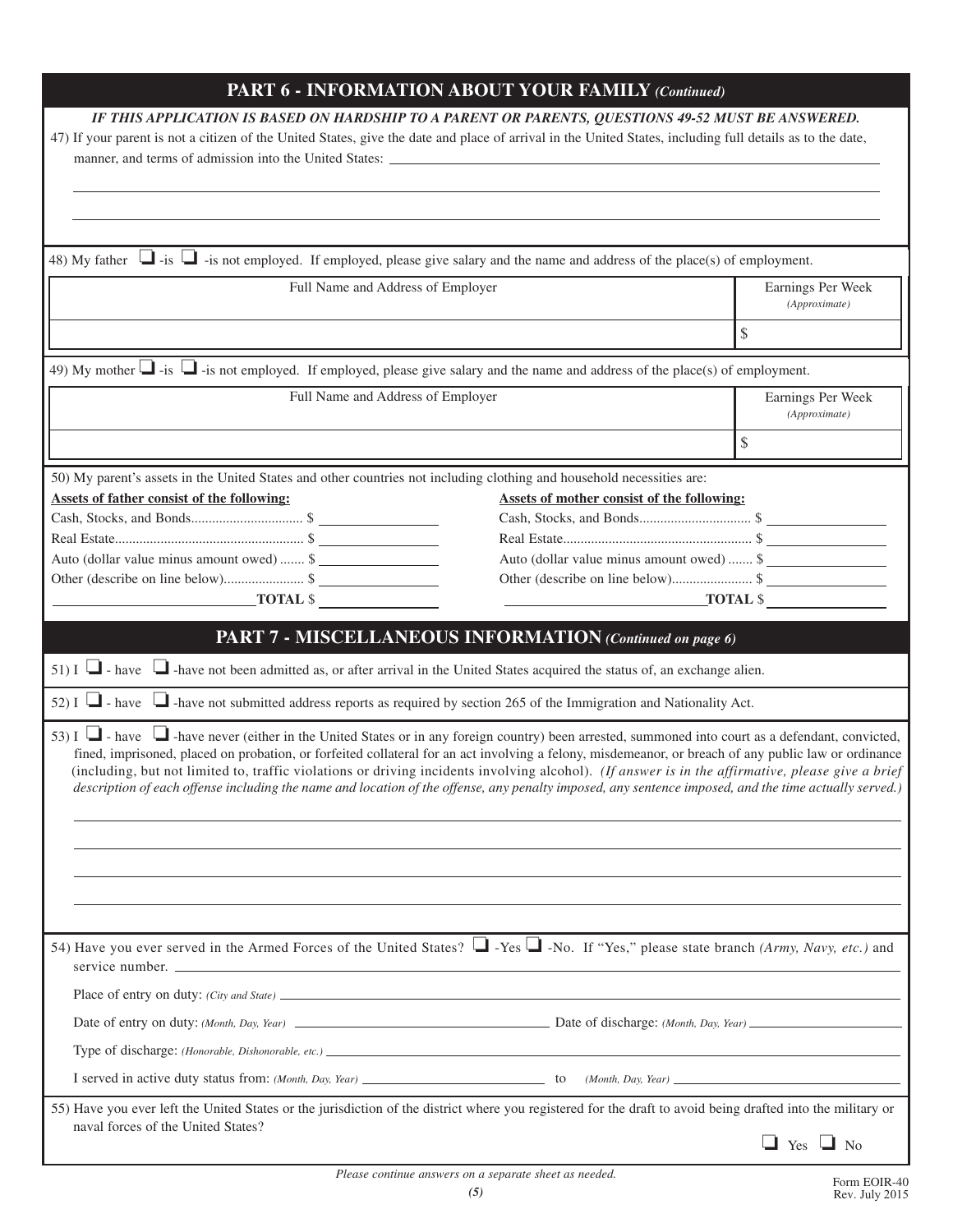| <b>PART 7 - MISCELLANEOUS INFORMATION (Continued)</b>                                                                                                                                                                                                                                                                                                                                                                                             |                                                                                                                                                                                                                                                    |                        |                                    |                                  |  |  |
|---------------------------------------------------------------------------------------------------------------------------------------------------------------------------------------------------------------------------------------------------------------------------------------------------------------------------------------------------------------------------------------------------------------------------------------------------|----------------------------------------------------------------------------------------------------------------------------------------------------------------------------------------------------------------------------------------------------|------------------------|------------------------------------|----------------------------------|--|--|
| $\Box$ Yes $\Box$ No<br>56) Have you ever deserted from the military or naval forces of the United States while the United States was at war?                                                                                                                                                                                                                                                                                                     |                                                                                                                                                                                                                                                    |                        |                                    |                                  |  |  |
| $\Box$ Yes $\Box$ No<br>57) If male, did you register under the Military Selective Service Act or any applicable Selective Service (Draft) Laws?<br>If "Yes," please give date, Selective Service number, local draft board number, and your last draft classification:                                                                                                                                                                           |                                                                                                                                                                                                                                                    |                        |                                    |                                  |  |  |
|                                                                                                                                                                                                                                                                                                                                                                                                                                                   |                                                                                                                                                                                                                                                    |                        |                                    |                                  |  |  |
| 58) Were you ever exempted from service because of conscientious objection, alienage, or any other reason?                                                                                                                                                                                                                                                                                                                                        |                                                                                                                                                                                                                                                    |                        | $\Box$ Yes $\Box$ No               |                                  |  |  |
| 59) Please list your present or past membership in or affiliation with every political organization, association, fund, foundation, party, club, society, or<br>similar group in the United States or any other place since your 16 <sup>th</sup> birthday. Include any foreign military service in this part. If none, write "None."<br>Include the name of the organization, location, nature of the organization, and the dates of membership. |                                                                                                                                                                                                                                                    |                        |                                    |                                  |  |  |
| Name of Organization                                                                                                                                                                                                                                                                                                                                                                                                                              | Location of Organization                                                                                                                                                                                                                           | Nature of Organization | Member From:<br>(Month, Day, Year) | Member To:<br>(Month, Day, Year) |  |  |
|                                                                                                                                                                                                                                                                                                                                                                                                                                                   |                                                                                                                                                                                                                                                    |                        |                                    |                                  |  |  |
|                                                                                                                                                                                                                                                                                                                                                                                                                                                   |                                                                                                                                                                                                                                                    |                        |                                    |                                  |  |  |
|                                                                                                                                                                                                                                                                                                                                                                                                                                                   |                                                                                                                                                                                                                                                    |                        |                                    |                                  |  |  |
|                                                                                                                                                                                                                                                                                                                                                                                                                                                   |                                                                                                                                                                                                                                                    |                        |                                    |                                  |  |  |
|                                                                                                                                                                                                                                                                                                                                                                                                                                                   |                                                                                                                                                                                                                                                    |                        |                                    |                                  |  |  |
|                                                                                                                                                                                                                                                                                                                                                                                                                                                   |                                                                                                                                                                                                                                                    |                        |                                    |                                  |  |  |
|                                                                                                                                                                                                                                                                                                                                                                                                                                                   |                                                                                                                                                                                                                                                    |                        |                                    |                                  |  |  |
|                                                                                                                                                                                                                                                                                                                                                                                                                                                   |                                                                                                                                                                                                                                                    |                        |                                    |                                  |  |  |
| 60) Have you ever:                                                                                                                                                                                                                                                                                                                                                                                                                                |                                                                                                                                                                                                                                                    |                        |                                    |                                  |  |  |
| $\Box$ Yes $\Box$ No<br>$\Box$ Yes $\Box$ No                                                                                                                                                                                                                                                                                                                                                                                                      | been ordered deported, excluded, or removed?<br>overstayed a grant of voluntary departure from an Immigration Judge or the Department of Homeland Security (DHS),                                                                                  |                        |                                    |                                  |  |  |
| $\Box$ Yes $\Box$ No                                                                                                                                                                                                                                                                                                                                                                                                                              | formerly the Immigration and Naturalization Service (INS)?                                                                                                                                                                                         |                        |                                    |                                  |  |  |
| failed to appear for deportation?<br>61) Have you ever been:                                                                                                                                                                                                                                                                                                                                                                                      |                                                                                                                                                                                                                                                    |                        |                                    |                                  |  |  |
|                                                                                                                                                                                                                                                                                                                                                                                                                                                   | $\Box$ Yes $\Box$ No a habitual drunkard?                                                                                                                                                                                                          |                        |                                    |                                  |  |  |
| $\Box$ Yes $\Box$ No one whose income is derived principally from illegal gambling?                                                                                                                                                                                                                                                                                                                                                               |                                                                                                                                                                                                                                                    |                        |                                    |                                  |  |  |
| $\Box$ No one who has given false testimony for the purpose of obtaining immigration benefits?<br>$\Box$ Yes $\Box$ No one who has engaged in prostitution or unlawful commercialized vice?                                                                                                                                                                                                                                                       |                                                                                                                                                                                                                                                    |                        |                                    |                                  |  |  |
|                                                                                                                                                                                                                                                                                                                                                                                                                                                   | $\Box$ Yes $\Box$ No involved in a serious criminal offense and asserted immunity from prosecution?                                                                                                                                                |                        |                                    |                                  |  |  |
|                                                                                                                                                                                                                                                                                                                                                                                                                                                   | $\Box$ Yes $\Box$ No a polygamist?                                                                                                                                                                                                                 |                        |                                    |                                  |  |  |
|                                                                                                                                                                                                                                                                                                                                                                                                                                                   | ■ Yes ■ No one who aided and/or abetted another to enter the United States illegally?                                                                                                                                                              |                        |                                    |                                  |  |  |
| ■ Yes ■ No a trafficker of controlled substance, or a knowing assister, abettor, conspirator, or colluder with others in any such<br>controlled substance offense (not including a single offense of simple possession of 30 grams or less of marijuana)?                                                                                                                                                                                         |                                                                                                                                                                                                                                                    |                        |                                    |                                  |  |  |
|                                                                                                                                                                                                                                                                                                                                                                                                                                                   | $\Box$ Yes $\Box$ No inadmissible or deportable on security-related grounds under sections 212(a)(3) or 237(a)(4) of the INA?                                                                                                                      |                        |                                    |                                  |  |  |
|                                                                                                                                                                                                                                                                                                                                                                                                                                                   | $\Box$ Yes $\Box$ No one who has ordered, incited, assisted, or otherwise participated in the persecution of an individual on account of his or<br>her race, religion, nationality, membership in a particular social group, or political opinion? |                        |                                    |                                  |  |  |
|                                                                                                                                                                                                                                                                                                                                                                                                                                                   | $\Box$ Yes $\Box$ No a person previously granted relief under former sections 212(c) or 244(a) of the INA or whose removal has previously<br>been cancelled under section 240A of the INA?                                                         |                        |                                    |                                  |  |  |
|                                                                                                                                                                                                                                                                                                                                                                                                                                                   |                                                                                                                                                                                                                                                    |                        |                                    |                                  |  |  |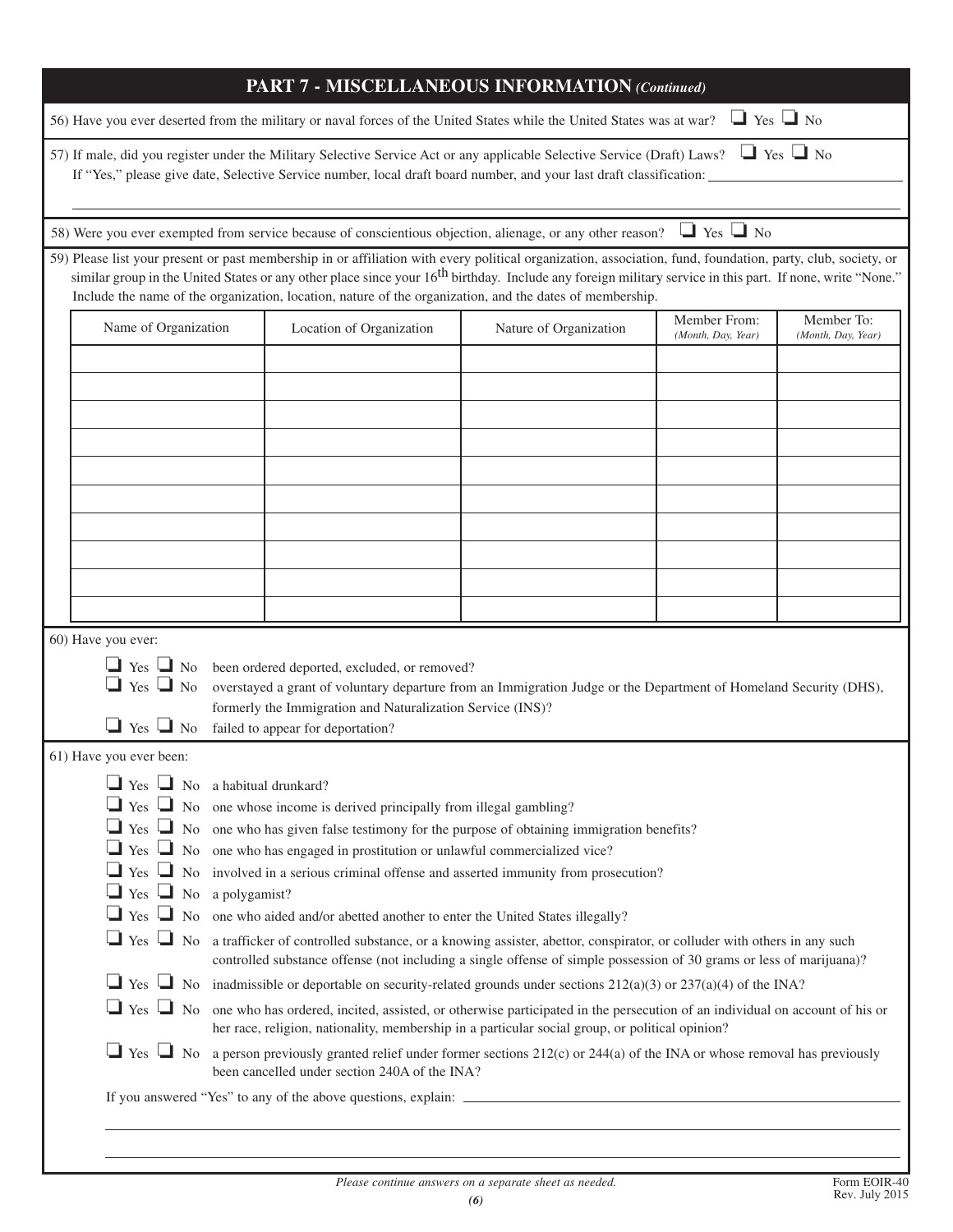| PART 7 - MISCELLANEOUS INFORMATION (Continued)                                                                                                                                                                      |  |                                                                                                                                                                                                                                                                                                                                                                                                                                                                                                                                                       |       |  |
|---------------------------------------------------------------------------------------------------------------------------------------------------------------------------------------------------------------------|--|-------------------------------------------------------------------------------------------------------------------------------------------------------------------------------------------------------------------------------------------------------------------------------------------------------------------------------------------------------------------------------------------------------------------------------------------------------------------------------------------------------------------------------------------------------|-------|--|
| 62) Are you the beneficiary of an approved visa petition? $\Box$ Yes $\Box$ No<br>If yes, can you arrange a trip outside the United States to obtain an immigrant visa? $\Box$ Yes $\Box$ No If no, please explain: |  |                                                                                                                                                                                                                                                                                                                                                                                                                                                                                                                                                       |       |  |
|                                                                                                                                                                                                                     |  |                                                                                                                                                                                                                                                                                                                                                                                                                                                                                                                                                       |       |  |
|                                                                                                                                                                                                                     |  |                                                                                                                                                                                                                                                                                                                                                                                                                                                                                                                                                       |       |  |
| 63) The following certificates or other supporting documents are attached hereto as a part of this application: (Refer to the Instructions for<br>documents which should be attached.)                              |  |                                                                                                                                                                                                                                                                                                                                                                                                                                                                                                                                                       |       |  |
|                                                                                                                                                                                                                     |  |                                                                                                                                                                                                                                                                                                                                                                                                                                                                                                                                                       |       |  |
|                                                                                                                                                                                                                     |  |                                                                                                                                                                                                                                                                                                                                                                                                                                                                                                                                                       |       |  |
|                                                                                                                                                                                                                     |  |                                                                                                                                                                                                                                                                                                                                                                                                                                                                                                                                                       |       |  |
|                                                                                                                                                                                                                     |  |                                                                                                                                                                                                                                                                                                                                                                                                                                                                                                                                                       |       |  |
|                                                                                                                                                                                                                     |  |                                                                                                                                                                                                                                                                                                                                                                                                                                                                                                                                                       |       |  |
|                                                                                                                                                                                                                     |  |                                                                                                                                                                                                                                                                                                                                                                                                                                                                                                                                                       |       |  |
|                                                                                                                                                                                                                     |  |                                                                                                                                                                                                                                                                                                                                                                                                                                                                                                                                                       |       |  |
|                                                                                                                                                                                                                     |  |                                                                                                                                                                                                                                                                                                                                                                                                                                                                                                                                                       |       |  |
|                                                                                                                                                                                                                     |  | PART 8 - SIGNATURE OF PERSON PREPARING FORM, IF OTHER THAN APPLICANT                                                                                                                                                                                                                                                                                                                                                                                                                                                                                  |       |  |
|                                                                                                                                                                                                                     |  | (Read the following information and sign below.)                                                                                                                                                                                                                                                                                                                                                                                                                                                                                                      |       |  |
| U.S.C. 1324c.                                                                                                                                                                                                       |  | I declare that I have prepared this application at the request of the person named in Part 1, that the responses provided are based on<br>all information of which I have knowledge, or which was provided to me by the applicant, and that the completed application was<br>read to the applicant in a language the applicant speaks fluently for verification before he or she signed the application in my pres-<br>ence. I am aware that the knowing placement of false information on the Form EOIR-40 may subject me to civil penalties under 8 |       |  |
| Signature of Preparer:                                                                                                                                                                                              |  | Print Name:                                                                                                                                                                                                                                                                                                                                                                                                                                                                                                                                           | Date: |  |
|                                                                                                                                                                                                                     |  |                                                                                                                                                                                                                                                                                                                                                                                                                                                                                                                                                       |       |  |
| Daytime Telephone #:                                                                                                                                                                                                |  | Address of Preparer: (Number and Street, City, State, Zip Code)                                                                                                                                                                                                                                                                                                                                                                                                                                                                                       |       |  |
| $\lambda$                                                                                                                                                                                                           |  |                                                                                                                                                                                                                                                                                                                                                                                                                                                                                                                                                       |       |  |